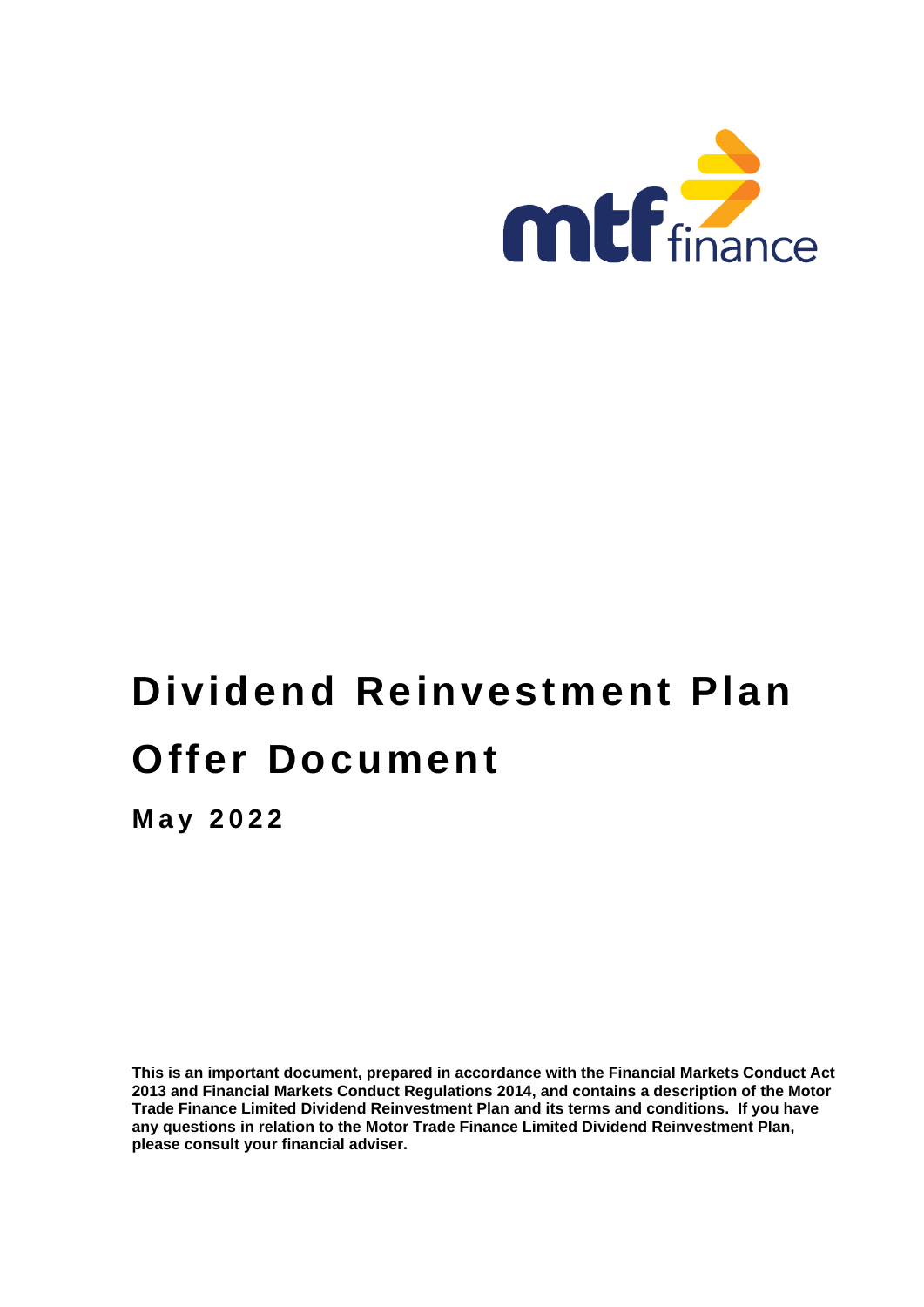# **Key Features**

Motor Trade Finance Limited (**MTF**) has established a Dividend Reinvestment Plan (the **Plan**) which offers you the opportunity to reinvest dividends received on some or all of your existing ordinary shares in MTF (**Shares**) into additional Shares. This Offer Document explains how the Plan operates and the terms and conditions of participation.

# **Shares instead of cash**

The Plan provides you, as a holder of Shares, with an opportunity to invest the net proceeds of the cash dividends payable on your Shares in additional fully paid Shares. This is a convenient method of increasing your investment by acquiring further Shares free of brokerage charges. If you wish to continue to receive dividends declared by MTF in cash, no action is required.

Additional Shares acquired under the Plan may, at the discretion of the MTF board (**Board**), be new shares issued by MTF, existing Shares acquired by MTF or its nominee or agent, or any combination of new Shares and existing Shares.

# **Eligibility**

As at the date of this Offer Document, the Plan is only available to holders of Shares who have an address on the MTF share register in New Zealand. However, the Board may amend this policy at any time, in its sole discretion. Participation in the Plan is optional at the election of a shareholder.

## **Full or partial participation**

You may elect to participate in the Plan in respect of all or only some of your Shares.

**Participation in the Plan is entirely optional. If you do not wish to participate in the Plan, you do NOT need to do ANYTHING. If you do not participate in the Plan, you will continue to receive cash dividends paid on all of your Shares.**

### **Flexible joining, variation and withdrawal arrangements**

Shareholders can join the Plan, vary their participation or withdraw from the Plan at any time by visiting the website of the share registrar, Computershare Investor Services Limited (**Share Registrar** or **Computershare**), at www.investorcentre.com/nz. Alternatively, you may return a physical Participation Notice to Computershare or by scanning it to drp@computershare.co.nz. If you do not have an Investor Centre account, registered holders will need their CSN/Investor Number and Authorisation Code (FIN) to complete the investor validation process. In order to be effective for a particular dividend, any variation or withdrawal must be received by no later than 5.00pm on the working day following the record date for that dividend.

## **Application of the Plan**

The Board will determine whether the Plan will apply to a particular dividend. If the Board determines that the Plan will apply to a particular dividend, then the Plan will apply if you have previously elected or elect to participate in the Plan and you have not withdrawn from the Plan as at 5.00pm on the working day following the record date for that particular dividend.

If the Board determines that the Plan will not apply to a particular dividend, then notwithstanding that you may have previously elected or elect to participate in the Plan before the relevant cut-off time in respect of that dividend, the Plan will not apply to that particular dividend and you will receive the dividend declared by MTF in cash. MTF will publish details of whether the Plan does not apply to a particular dividend on its website at https://www.mtf.co.nz/about/investors/.

## **Issue price**

Under the Plan, the price for additional Shares will be calculated using a volume weighted-average price of Shares traded 'on-market' through ShareMart, the share trading platform operated by Computershare. The pricing mechanism is subject to certain conditions, including a minimum price and an overarching discretion of the Board to adjust the price. See clause 4.2 below for further details of how the issue price is calculated.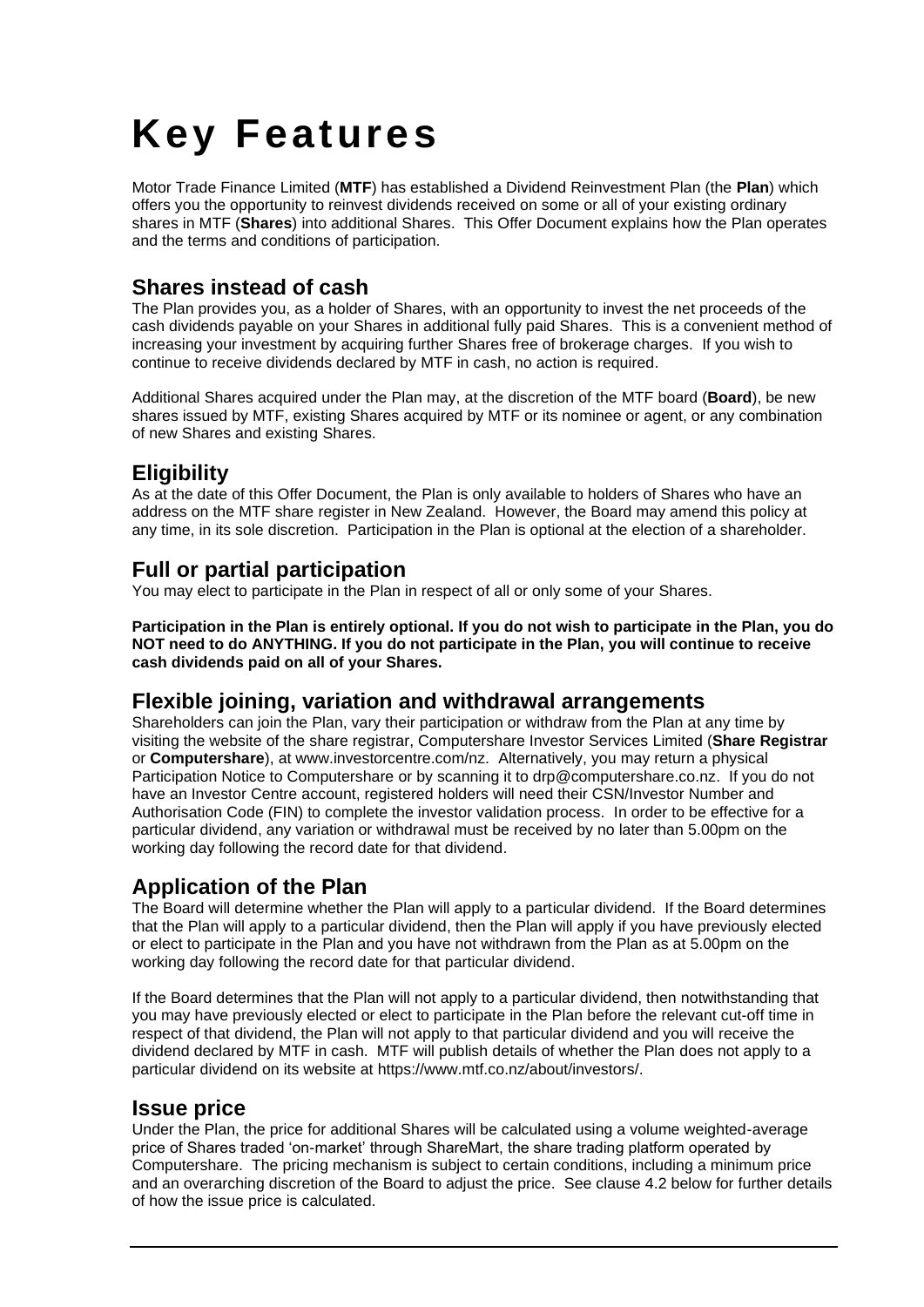# **Shares acquired rank equally and may be sold**

Additional Shares acquired under the Plan will rank equally in all respects with existing MTF Shares and may be sold at any time.

### **Details will be sent to you**

If you elect to participate in the Plan, details of your total entitlement and the number of Shares acquired by you under the Plan will be sent to you after each dividend payment.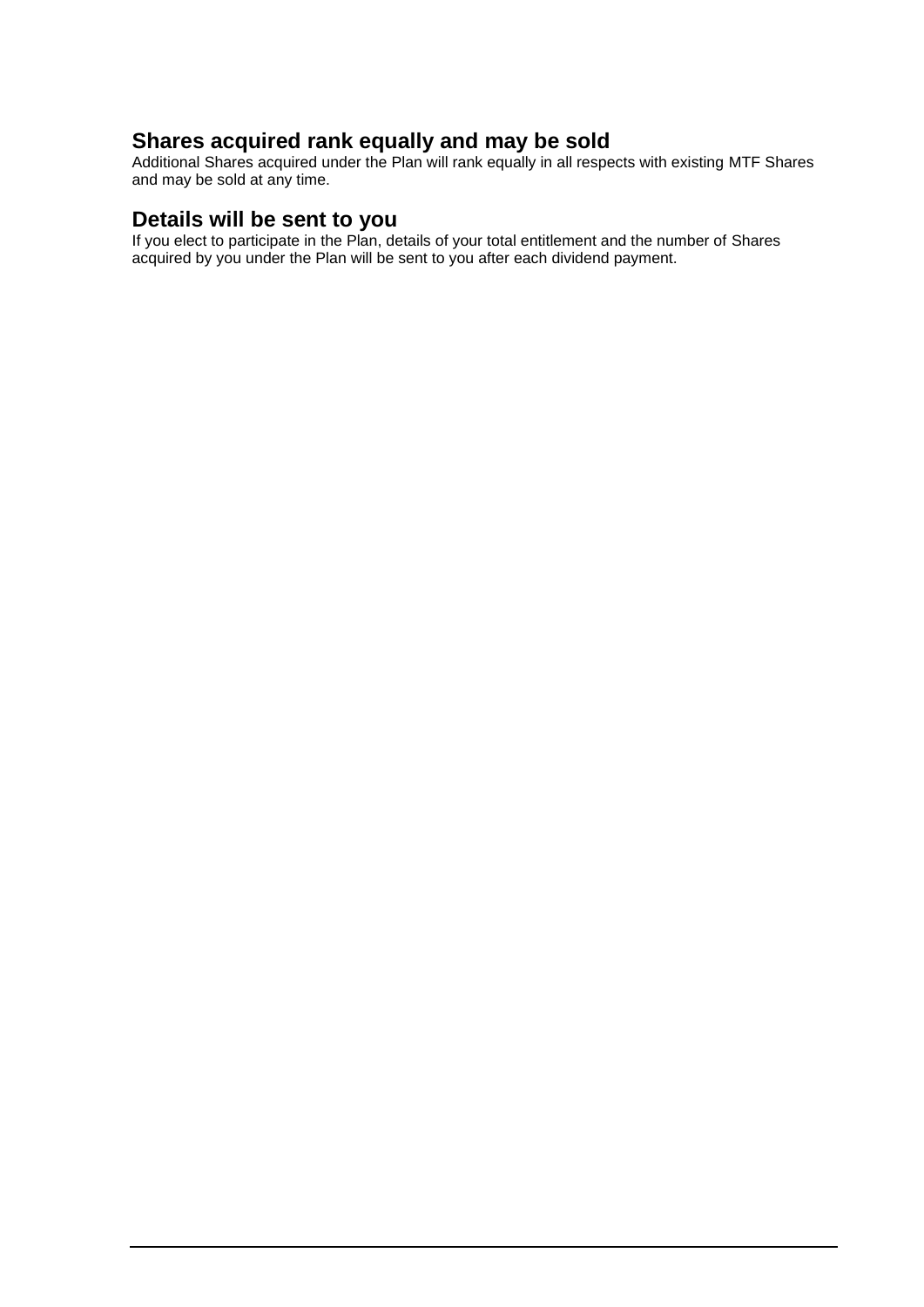# **Terms and Conditions**

#### 1. **Introduction**

Pursuant to MTF's constitution, the Board has approved the establishment of the Plan. Under the Plan, holders of Shares may elect to reinvest the net proceeds of cash dividends or distributions paid on all or any of their fully paid Shares in MTF and receive additional fully paid Shares in MTF (**Additional Shares**). This Offer Document sets out the terms and conditions of the Plan and is issued in compliance with the exclusion for dividend reinvestment plans contained in Schedule 1 to the Financial Markets Conduct Act 2013 and the Financial Markets Conduct Regulations 2014. Accordingly, no product disclosure statement or prospectus is required in respect of the Plan.

#### 2. **The Offer**

#### 2.1 **Offer to all shareholders**

Subject to clause 2.4, MTF offers all shareholders the right to elect to participate in the Plan.

#### 2.2 **Available options**

Shareholders may elect to participate in the Plan by exercising one of the following options:

#### • **Full Participation**

If you elect full participation, participation in the Plan will apply to all of your Shares.

#### • **Partial Participation**

If you elect partial participation, only the proportion of Shares nominated by you will be eligible for participation in the Plan.

#### • **Non-Participation**

If you do not wish to participate and you wish to receive dividends in cash, **you are not required to do anything**.

#### 2.3 **Exclusion where liens or charges over Shares**

Any Shares over which MTF has exercised a lien or charge in accordance with MTF's constitution or other requirements of law will not be eligible to participate in the Plan.

#### 2.4 **Ability to exclude overseas shareholders from the Plan**

The Board may, in its absolute discretion, elect not to offer participation under the Plan to any shareholder whose address is outside New Zealand if the Board considers:

- that to do so would risk breaching the laws of places outside New Zealand; and
- it would be unreasonable having regard to the associated costs of ensuring that the laws of those places are complied with.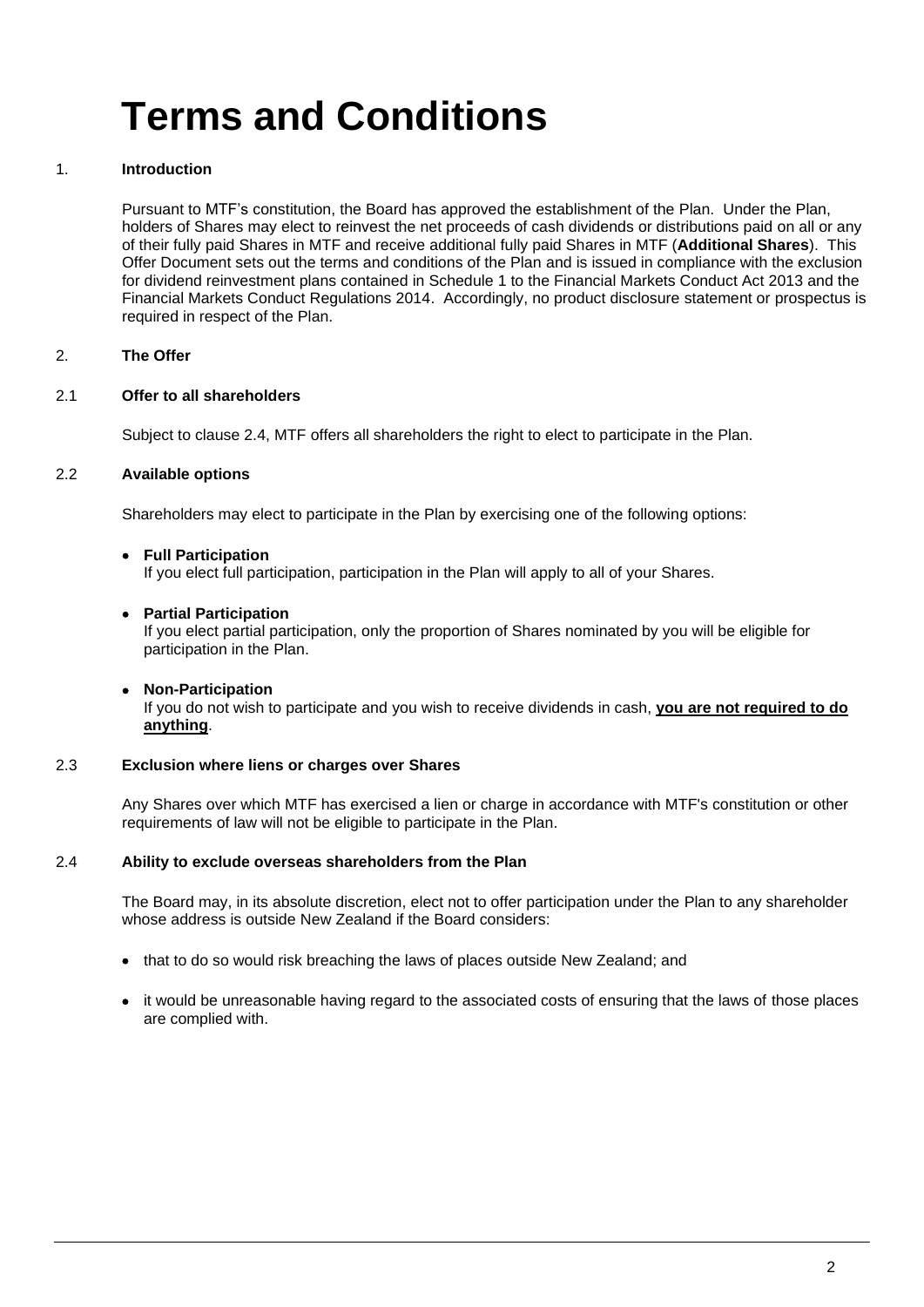#### 3. **Method of Participation**

#### 3.1 **Participation Form**

To participate in the Plan you must make a participation election in one of the following ways:

• **Online Election:** by visiting the website of MTF's Share Registrar, Computershare: www.investorcentre.com/nz

Log into www.investorcentre.com/nz and select 'My Profile'. Then select 'Reinvestment Plans' from the left-hand menu. Select 'Motor Trade Finance Limited' in the holding line and then 'Apply' to select your participation level. If you do not have an Investor Centre account, you will need your CSN/Investor Number and Authorisation Code (FIN) to register. If you don't have this information available, you can email enquiry@computershare.co.nz or phone +64 9 488 8777.

• **Participation Form:** by completing the Participation Form which accompanies this Offer Document and returning it to Computershare in one of the following manners:

#### **Mail**

Computershare Investor Services Limited Private Bag 92119 Victoria Street West Auckland 1142

#### **Scan and email**

drp@computershare.co.nz

Participation Forms can also be requested from Computershare by email enquiry@computershare.co.nz or phone +64 9 488 8777.

Any reference to a Participation Form in this Offer Document includes making an equivalent online election.

#### 3.2 **Participation cut-off**

Shareholders will be eligible to participate in respect of a dividend (and any subsequent dividend) if a properly completed Participation Form, or online election, has been received by Computershare by not later than 5.00pm on the working day following the record date for that dividend. Any Participation Form, or online election, received after 5.00pm on the working day following the record date for a dividend will be effective only from the next dividend.

#### <span id="page-4-0"></span>4. **Additional Share Entitlement**

#### 4.1 **General**

The number of Additional Shares to be acquired by a shareholder who has elected to participate in the Plan will be:

- based on the net amount of the dividend that is payable to the shareholder and which is being reinvested; and
- calculated on the basis that the issue price of the Additional Shares will be calculated in accordance with clause 4.2.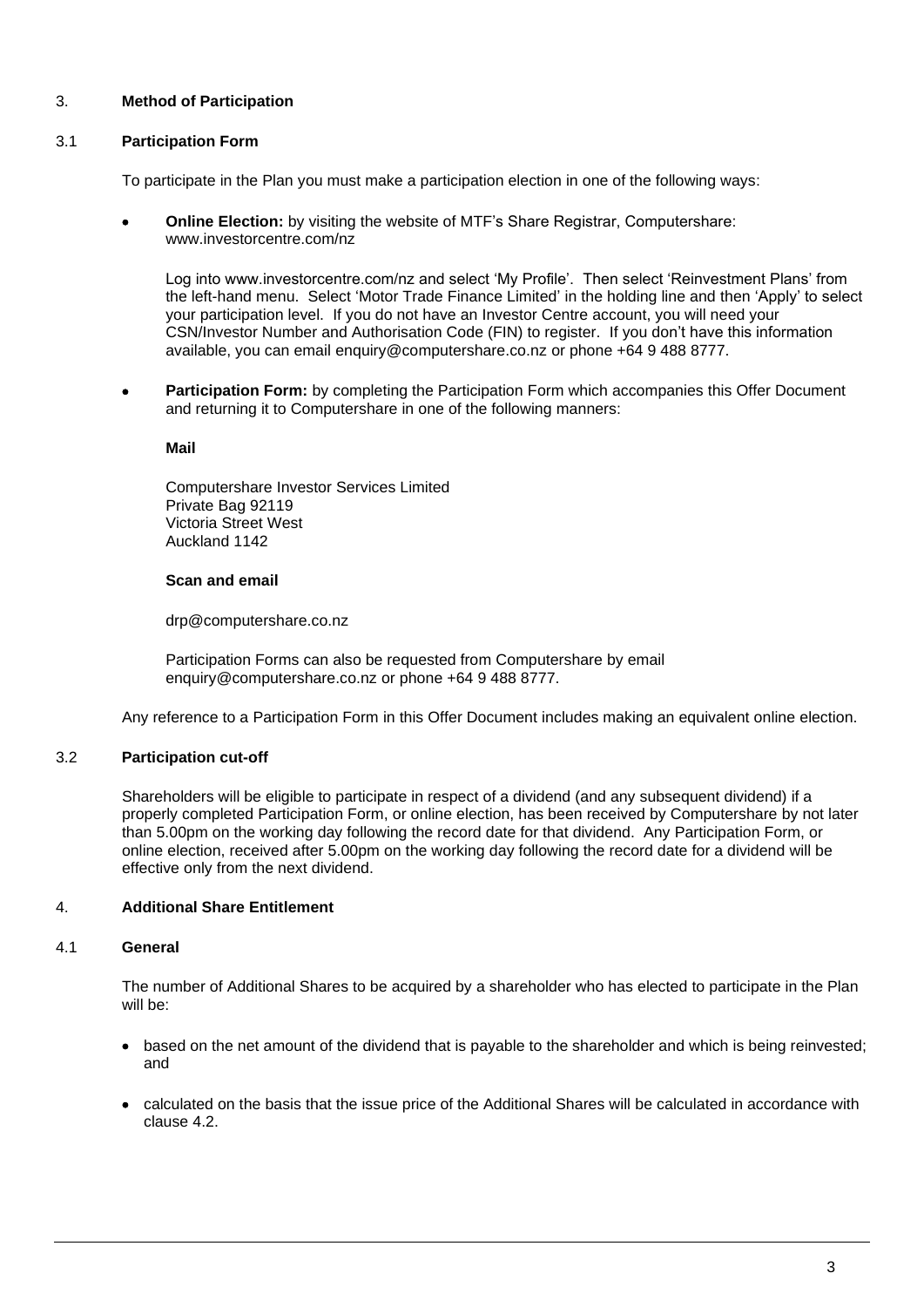#### <span id="page-5-0"></span>4.2 **Determining the number of Additional Shares**

The number of Additional Shares to be acquired by a shareholder who has elected to participate in the Plan will be calculated in accordance with the following formula:

Additional Shares =  $(S \times D) / C$ 

Where:

**S** is the number of Shares in respect of which an election to participate in the Plan has been made by the shareholder.

**D** is the amount of the dividend (expressed in cents and fractions of cents and after deduction of any amounts of resident withholding, or other taxes, if any, payable by MTF in respect of the dividend) payable per Share which is reinvested in accordance with the Plan.

**C** is the volume weighted average sale price for a Share calculated using the most recent 100,000 Shares sold through ShareMart prior to the record date (which must constitute at least two independent transactions), provided that:

- (a) if the sale price calculated based on the above is less than \$2.31 (being the price at which the Company undertook its most recent share buy-back), "**C**" will be \$2.31 per; and
- (b) the Board may make any adjustment to the sale price calculated under this clause 4.2 (including after applying paragraph (a)) as it considers reasonable, including because it believes that any exceptional or unusual circumstances have artificially affected the volume weighted average sale price calculated.

#### 4.3 **Fractional entitlements**

Where the number of Additional Shares to be acquired by a participating shareholder calculated in accordance with the formula in clause [4.2](#page-5-0) includes a fraction, then the number of Additional Shares to be acquired shall be rounded down to the nearest whole number.

Any net amount per Share described as "D" in clause 4.2 which is not applied to acquire Additional Shares because of the application of this clause 4.3 will be retained by MTF for its sole benefit and will not be refunded or paid to a participating shareholder, or held by MTF or the Share Registrar on behalf of a participating shareholder.

#### 4.4 **Share price information publicly available**

MTF will ensure that, at the time the price for the Additional Shares is set under clause [4.2,](#page-5-0) it will have no information that is not publicly available that would, or would be likely to, have a material adverse effect on the realisable price of the Shares if the information was publicly available.

#### 5. **Operation of the Plan**

#### 5.1 **Additional Shares**

The Board will, on the day that a shareholder who has elected to participate in the Plan would otherwise have been paid a dividend, either issue or arrange the transfer of the Additional Shares to that shareholder in accordance with clause [4.](#page-4-0)

#### 5.2 **Terms and ranking of Additional Shares**

Additional Shares acquired by shareholders under the Plan will be issued or transferred on the terms set out in this Plan and, subject to the rights of termination, suspension and modification set out in clause [7,](#page-7-0) will not be issued or transferred on any other terms and will all be subject to the same rights as each other. The Additional Shares acquired by shareholders under the Plan will, from the date of issue or transfer, rank equally in all respects with each other and with all other Shares of MTF on issue as at that date. Every shareholder eligible to participate in the Plan will be offered a reasonable opportunity to do so.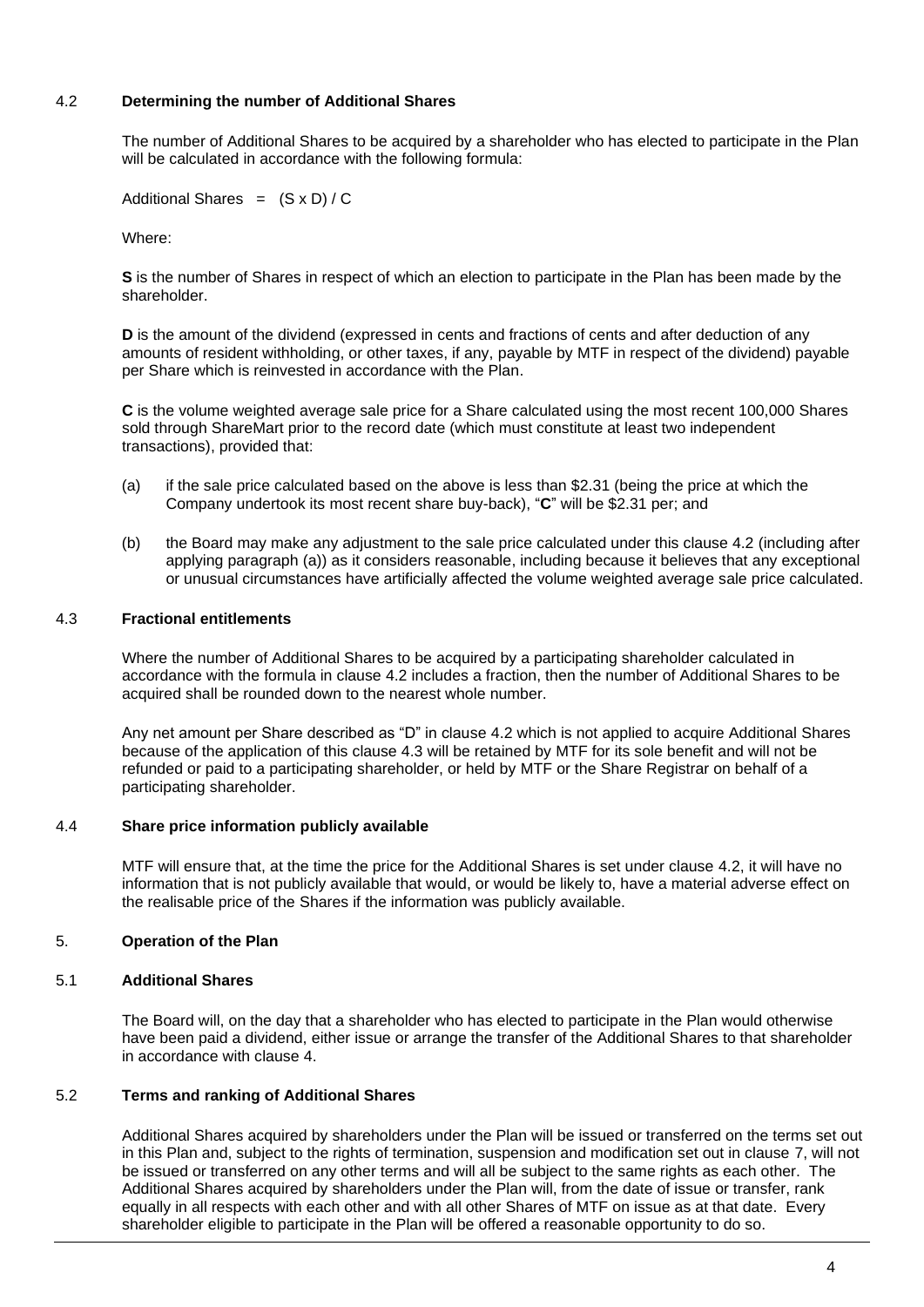#### 5.3 **Source of Additional Shares**

Additional Shares to be acquired by shareholders under the Plan may, at the Board's discretion, be:

- new Shares issued by MTF;
- existing Shares acquired by MTF or a nominee or agent of MTF;
- existing Shares acquired by MTF by means of share repurchase (including treasury stock); or
- any combination of new Shares and existing Shares.

#### 5.4 **Compliance with laws and constitution**

Notwithstanding any other provision of this Plan, the Plan will not operate in relation to a dividend (either generally or in respect of a particular shareholder who has elected to participate in the Plan) to the extent that the issue or transfer of Additional Shares under the Plan to such shareholder(s) would breach any applicable law or any provision of MTF's constitution. If and to the extent that the Plan does not operate for such reason in respect of a shareholder who has elected to participate in the Plan, the relevant dividend on such participating Shares will, until such time as the issue is resolved, be paid in the same manner as in respect of Shares which are not participating in the Plan.

#### 5.5 **Restriction on participation**

Notwithstanding any other provision of this Plan, the Board may, in its absolute discretion, notwithstanding an election by a shareholder to participate in the Plan, decide not to issue or transfer, or decide to restrict the number of such Additional Shares issued or transferred to the shareholder under the Plan if the issue or transfer of such Additional Shares would:

- result in that shareholder holding more than 20% of the Shares on issue;
- breach any relevant restriction under MTF's constitution; or
- otherwise result in a shareholding which, in the Board's reasonable discretion, be adverse to the interests of MTF.

In such event, the relevant dividend on such participating Shares will be paid in the same manner as in respect of Shares which are not participating in the Plan.

#### 6. **Statements to Shareholders**

MTF will send to each shareholder who has elected to participate in the Plan, on each dividend payment date, a statement detailing in respect of that shareholder:

- the number of Shares of the shareholder as at the relevant record date;
- the amount of the dividend payable in respect of those Shares;
- the amount of any taxation withheld from the dividend;
- details of the amount of any imputation credits attached to the dividend;
- the amount of the cash dividend used to subscribe for Additional Shares and the amount paid in respect of Shares nominated for participation in the Plan and Shares not nominated for participation in the Plan (if applicable); and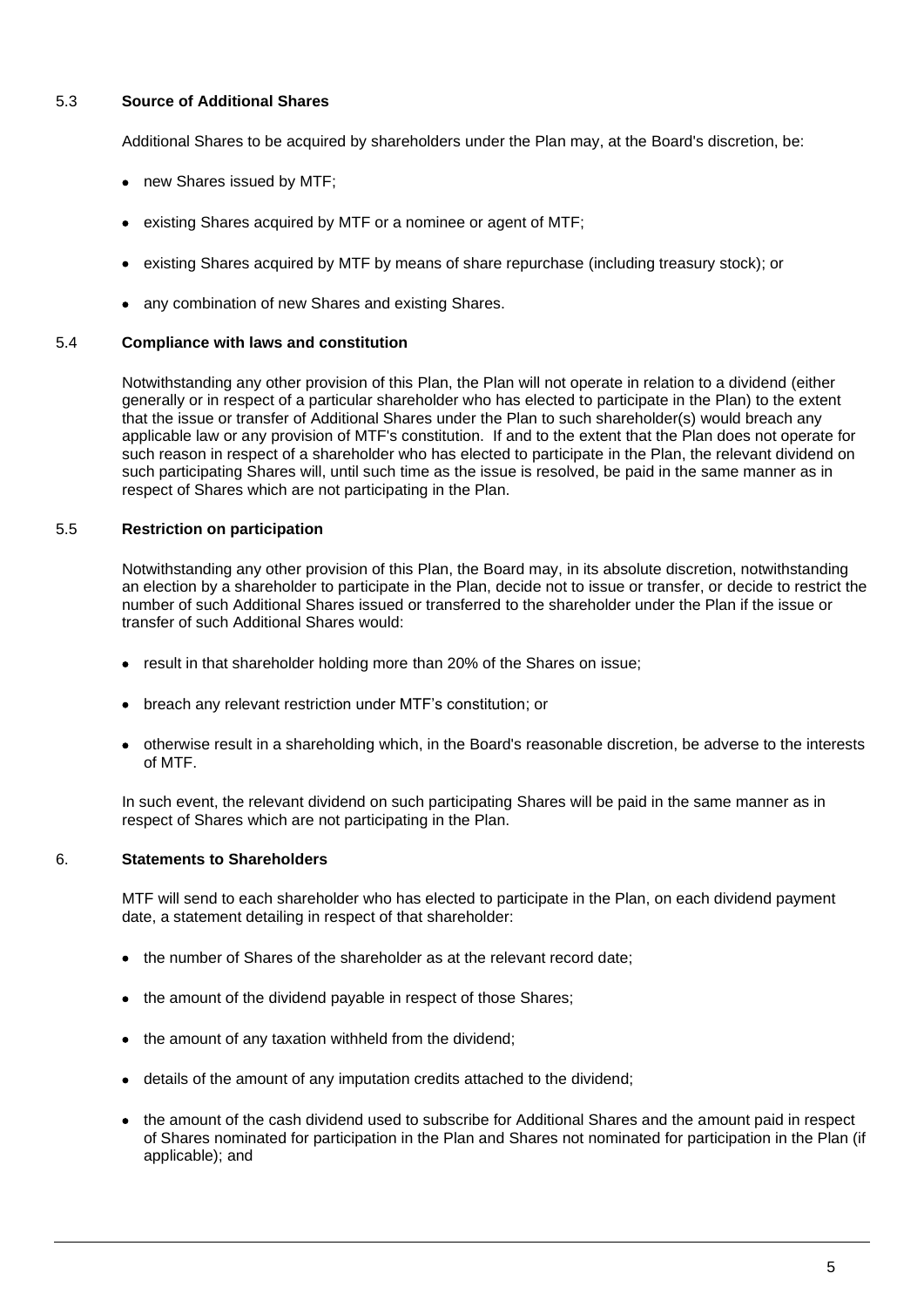• the number of Additional Shares acquired by the shareholder under the Plan and the issue or transfer price of those Additional Shares determined by the Board under clause [4.2.](#page-5-0)

#### <span id="page-7-0"></span>7. **Termination, Suspension and Modification**

#### 7.1 **Termination, suspension or modification by MTF**

The Board may at any time and from time to time in its sole discretion:

- terminate or modify the Plan. If the Plan is modified, then a Participation Form will be deemed to be a Participation Form under the Plan as modified unless that Participation Form is withdrawn by the shareholder;
- resolve that participation will not apply to the whole or part of any dividend and that the dividend or the balance of the dividend (as the case may be) will be paid in cash;
- resolve that in the event of the subdivision, consolidation or reclassification of the Shares into one or more new classes of Shares, that a Participation Form will be deemed to be a Participation Form in respect of the Shares as subdivided, consolidated or reclassified unless such Participation Form is subsequently changed or withdrawn by the participating shareholder;
- resolve that a Participation Form will cease to be of any effect; or
- resolve that the Plan may be underwritten on such terms as agreed between MTF and an underwriter.

#### <span id="page-7-1"></span>7.2 **Prior notice**

Notice of any modification or termination by the Board will be given to all shareholders participating in the Plan. The accidental omission to give a notice to, or the non-receipt of a notice by, a shareholder will not invalidate the modification or termination.

#### 7.3 **When no notice required**

Notwithstanding clause [7.2,](#page-7-1) MTF may at any time, without the need of any notice:

- modify the Plan to comply with MTF's constitution or any law; or
- make minor amendments to the Plan where such amendments are of an administrative or procedural nature.

#### <span id="page-7-2"></span>7.4 **Variation or termination by a participating shareholder**

A shareholder may, at any time:

- increase or decrease the number of their Shares which are participating in the Plan by completing and sending a new Participation Form to the Share Registrar; or
- terminate their participation in the Plan by written notice (which, for the avoidance of doubt, includes making an online election) to that effect to the Share Registrar.

#### 7.5 **Variation or termination effective**

A variation or termination under clause [7.4](#page-7-2) will take effect immediately upon receipt by the Share Registrar of the new Participation Form or the written termination notice, as the case may be. Any notice received after 5.00pm on the working day following the record date for a dividend will be not be effective in respect of that dividend, and will only be effective from the next following dividend.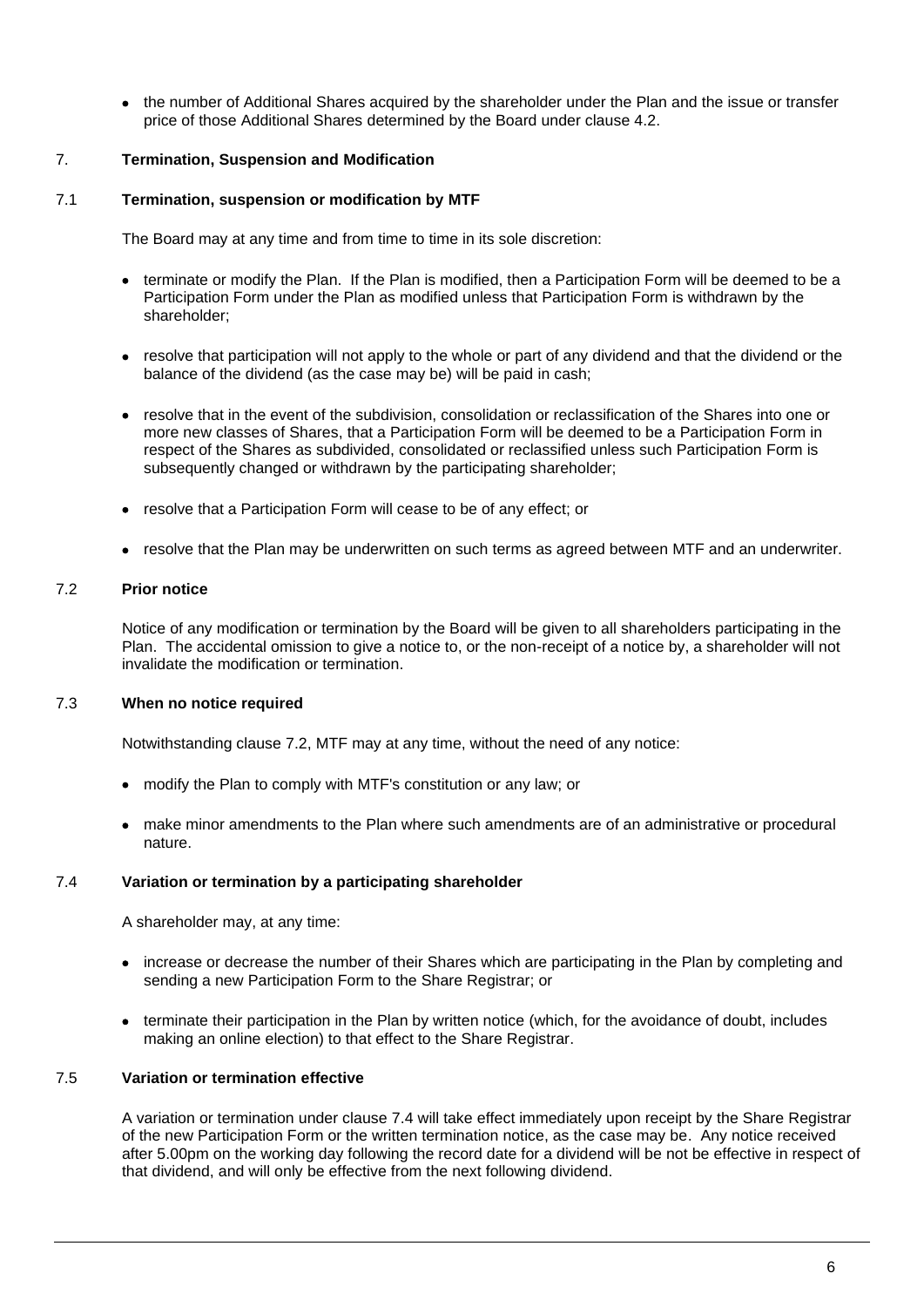For the avoidance of doubt, a notice received during the period after a record date but before 5.00pm on the working day after that record date will only be effective in respect of the number of shares held on that record date.

#### 7.6 **Death of participating shareholder**

If a shareholder participating in the Plan dies, participation by that shareholder in the Plan will be terminated by MTF upon receipt by MTF of a notice of death in a form acceptable to MTF. Death of one of two or more joint shareholders will not automatically terminate participation.

#### 8. **Reduction or termination of participation where no notice given**

#### 8.1 **Dispositions where partial participation**

If a shareholder disposes of part of its holding of Shares then, unless MTF or the Share Registrar is advised otherwise:

- the Shares disposed of will be deemed to be non-participating Shares from the date MTF registers a transfer of such Shares; and
- if the number of Shares disposed of is more than the number of non-participating Shares held by that shareholder, the disposal will be deemed to include all of the shareholder's non-participating Shares and the balance will be attributed to participating Shares.

#### 8.2 **Dispositions of all of Shares**

If a shareholder disposes of all of their holding of Shares without giving the Share Registrar written notice terminating their participation in the Plan, the shareholder will be deemed to have terminated participation in the Plan from the date that MTF registers a transfer of those Shares.

#### 9. **Taxation**

The taxation consequences for each Shareholder should they elect to participate in the Plan will differ depending upon their particular circumstances. Accordingly, each Shareholder should consult their own tax adviser as to the taxation implications of the Plan. MTF does not accept any responsibility for the financial or taxation effects of a Shareholder's participation or non-participation in the Plan.

#### 10. **Costs**

There are no charges for participation or withdrawal from the Plan. No brokerage costs will be incurred on the acquisition of Additional Shares.

#### 11. **Governing law**

This Offer Document and the Plan, and its operation, are governed by the laws of New Zealand.

#### 12. **Interpretation**

In this Offer Document, a reference to:

- dollar or \$ is to New Zealand currency;
- time is to New Zealand time;
- working day, means a day that is not a Saturday, Sunday or public holiday in Dunedin, New Zealand; and
- include means include without limitation and including is to be construed accordingly.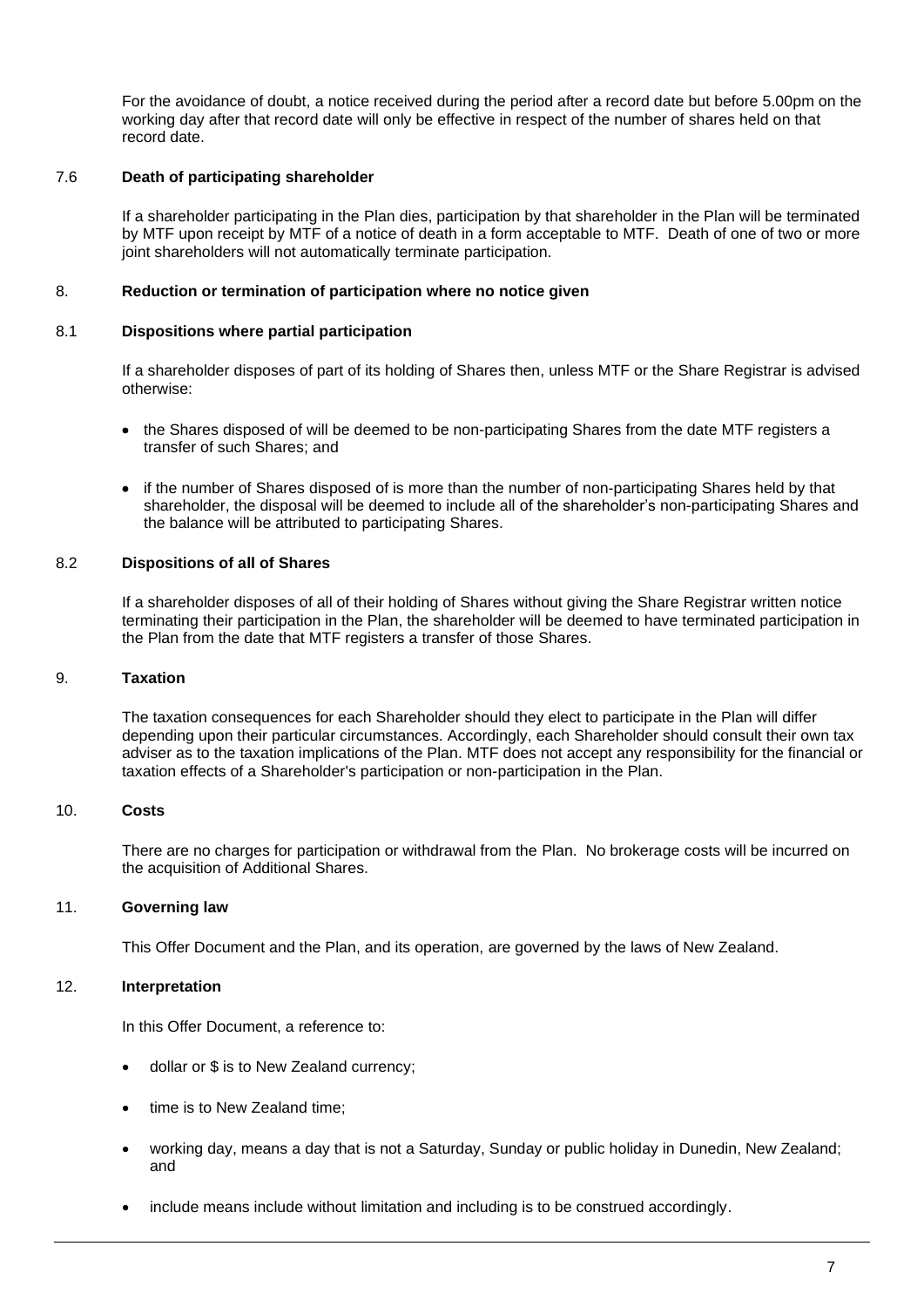#### 13. **Other Information**

You have the right to receive from MTF, free of charge, a copy of MTF's most recent annual report and audited consolidated financial statements (complying with the Financial Reporting Act 2013) by downloading them from the Investor Centre section of MTF's website at https://www.mtf.co.nz/ or, on request, by writing to the registered office of the MTF:

#### **Motor Trade Finance Limited**

98 Great King Street Dunedin Central Dunedin, 9016 Phone: +64 3 477 0530 Email: info@mtf.co.nz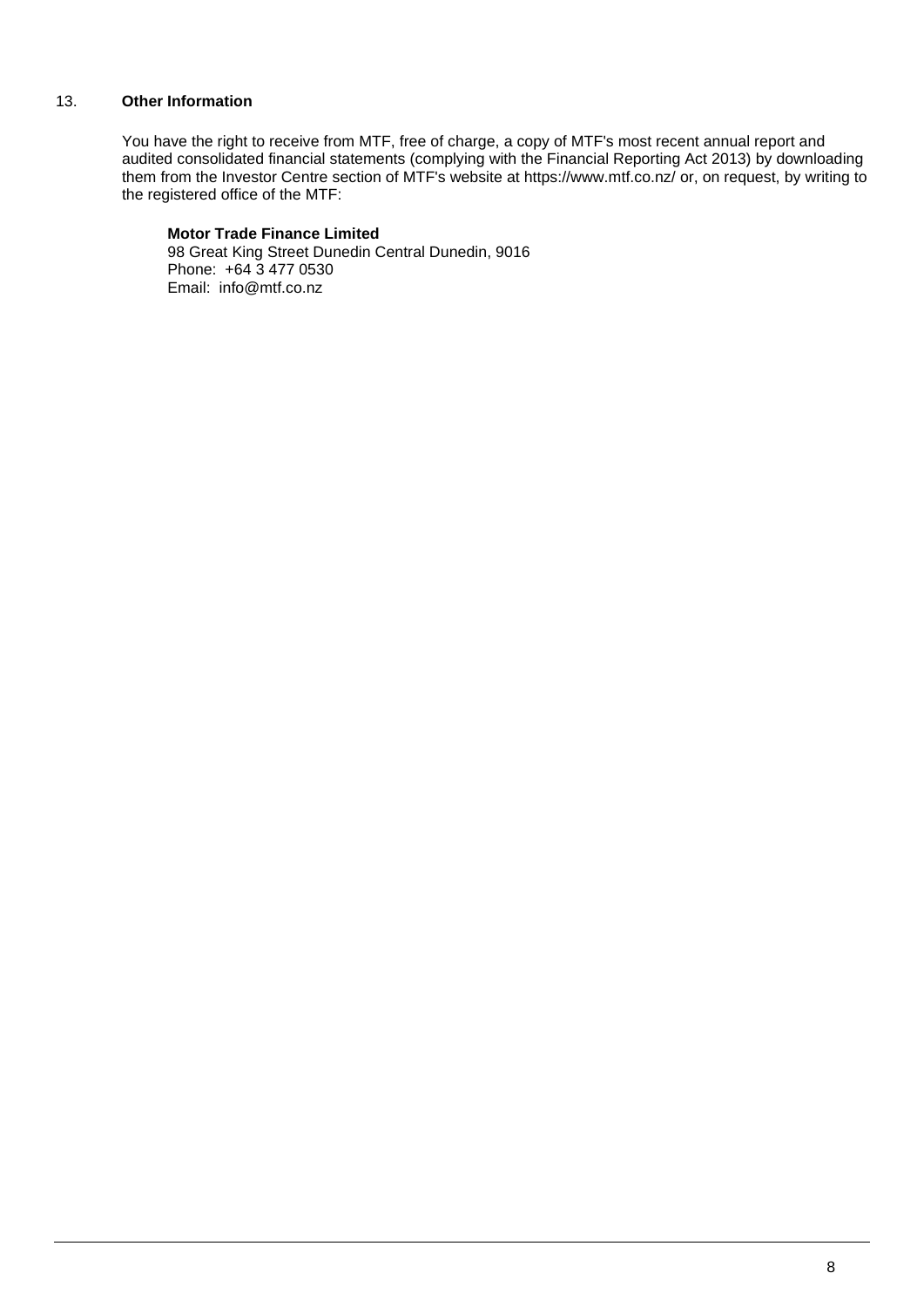

# **Dividend Reinvestment Plan Participation Form**

### **DO NOT COMPLETE THIS FORM IF YOU WISH TO RECEIVE IN CASH ALL DIVIDENDS DECLARED.**

| <b>Name and Address</b>     | <b>Description of Shares</b>                |
|-----------------------------|---------------------------------------------|
|                             | <b>Ordinary Shares Fully Paid</b>           |
|                             | <b>CSN/Holder No.</b><br><b>Shares Held</b> |
|                             |                                             |
| <b>Registered Holder(s)</b> |                                             |
| Name:                       |                                             |

**Email address:** 

**Permission to receive investor communications electronically**: Yes / No (*strike-out option that is not applicable*)

*For efficiency and timeliness of communications, MTF encourages participating shareholders to elect to receive communications electronically if they have not already done so.*

The Motor Trade Finance Limited (**MTF**) Dividend Reinvestment Plan (**Plan**) allows you to elect to reinvest the net proceeds of cash dividends or distributions paid on all or any of your fully paid ordinary shares in MTF in fully paid ordinary shares in MTF. Full details of the Plan are set out in the accompanying Dividend Reinvestment Plan Offer Document dated May 2022 (**Offer Document**).

If you wish to participate, or vary an existing participation election, in the Plan, please complete this Participation Form and send it to MTF's Share Registrar at your earliest convenience. Alternatively, you can do so online by visiting https://www.computershare.com/nz (refer to clause 3.1 of the Offer Document for further details).

# **Choose One Alternative Only**

I/We elect to participate in the Plan at the level of participation nominated below and elect to reinvest the net amount of any dividends declared in respect of participating shares paid in cash accordingly:

#### **Full Participation**

| Include all fully paid ordinary shares from time to time registered in my/our name(s). |  |
|----------------------------------------------------------------------------------------|--|
| For full participation please tick $(\checkmark)$ here:                                |  |

#### **Partial Participation**

Include the proportion of fully paid ordinary shares registered in my/our name(s) shown below. For partial participation please tick  $(√)$  here:

Please specify proportion as a percentage:

Note: If you do not complete the above in relation to full participation or partial participation, you will be deemed to have elected not to participate in the Plan.

I/We acknowledge I/we have received and read a copy of the Offer Document.

I/We agree to be bound by the terms and conditions of the Plan as set out in the Offer Document.

I/We acknowledge that this election will continue to apply in respect of any dividend that the Plan applies to until varied or terminated by written notice in accordance with the terms and conditions of the Plan.

I/We warrant that if at any time I/we reside outside New Zealand and accept or continue to participate in the Plan, the offer of the Plan and my/our participation in it does not breach any laws in my/our country of residence.

#### Signature(s)

**Dated** \_\_\_\_\_\_\_\_\_\_\_\_\_\_\_\_\_\_\_\_\_\_\_\_\_\_\_\_\_\_\_\_\_\_\_\_\_\_\_\_\_\_\_\_\_\_\_\_\_\_\_\_\_\_\_\_\_\_\_